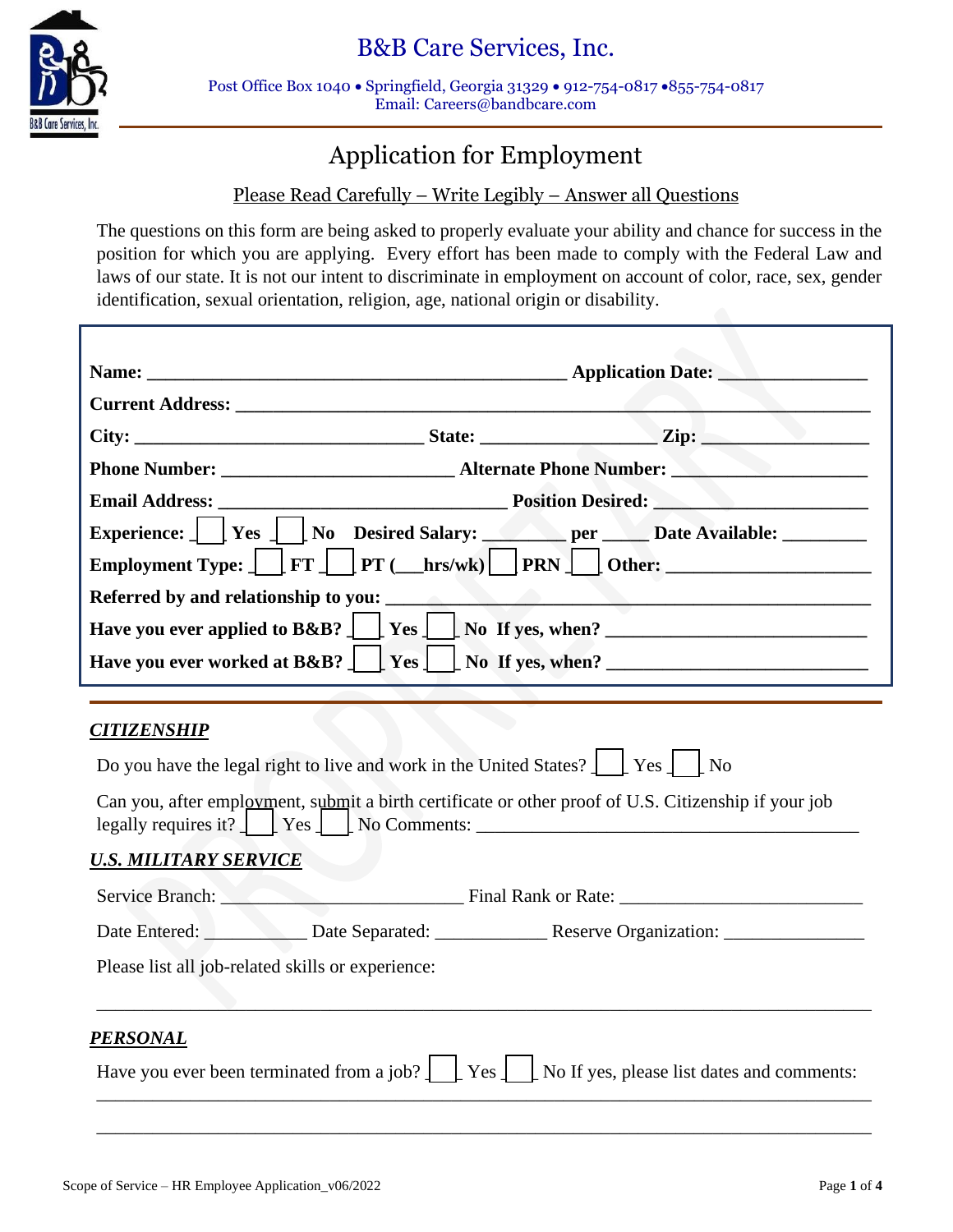



\_\_\_\_\_\_\_\_\_\_\_\_\_\_\_\_\_\_\_\_\_\_\_\_\_\_\_\_\_\_\_\_\_\_\_\_\_\_\_\_\_\_\_\_\_\_\_\_\_\_\_\_\_\_\_\_\_\_\_\_\_\_\_\_\_\_\_\_\_\_\_\_\_\_\_\_\_\_\_\_\_\_\_

Do you have any hobbies, interests or belong to any club, organization, society or professional group which has a direct bearing on your qualifications for the job which you are seeking? If yes, please explain:

### *EDUCATION*

\*Post-Secondary education verification required (transcript, diploma, certificate, etc.)

| <b>Type</b>                        | <b>Name of School</b> | Location<br>(Mailing Address) | <b>Number</b><br>of year(s)<br>completed | <b>Major &amp; Degree Completed</b><br>(ex: Psychology, BS or BA)<br>(ex: Social Work, AS or AA) |
|------------------------------------|-----------------------|-------------------------------|------------------------------------------|--------------------------------------------------------------------------------------------------|
| <b>High</b><br><b>School</b>       |                       |                               |                                          |                                                                                                  |
| <b>Technical</b><br><b>College</b> |                       |                               |                                          |                                                                                                  |
| <b>College</b>                     |                       |                               |                                          |                                                                                                  |
| <b>College</b>                     |                       |                               |                                          |                                                                                                  |
| <b>College</b>                     |                       |                               |                                          |                                                                                                  |
| <b>College</b>                     |                       |                               |                                          |                                                                                                  |

Other details, experience or training, including information on Adult Education Programs which have a direct bearing on the job which you are seeking? If yes, describe:

 $\Box$ 

## *PROFESSIONAL LICENSES, REGISTRATIONS, AND/OR CERTIFICATIONS*

| <b>TYPE</b>                                                                                                                                                                          | <b>STATE</b><br><b>ISSUED</b> | <b>DATE</b> | <b>NUMBER</b> | <b>VERIFIED</b> |
|--------------------------------------------------------------------------------------------------------------------------------------------------------------------------------------|-------------------------------|-------------|---------------|-----------------|
|                                                                                                                                                                                      |                               |             |               |                 |
|                                                                                                                                                                                      |                               |             |               |                 |
|                                                                                                                                                                                      |                               |             |               |                 |
| $CPR$ Certified? $\sqrt{\phantom{a}}$ Yes $\sqrt{\phantom{a}}$ No-Expiration: $\sqrt{\phantom{a}}$ First Aid Certified? $\sqrt{\phantom{a}}$ Yes $\sqrt{\phantom{a}}$ No-Expiration: |                               |             |               |                 |
| **Attach copy of cards, certificates and/or license with application**                                                                                                               |                               |             |               |                 |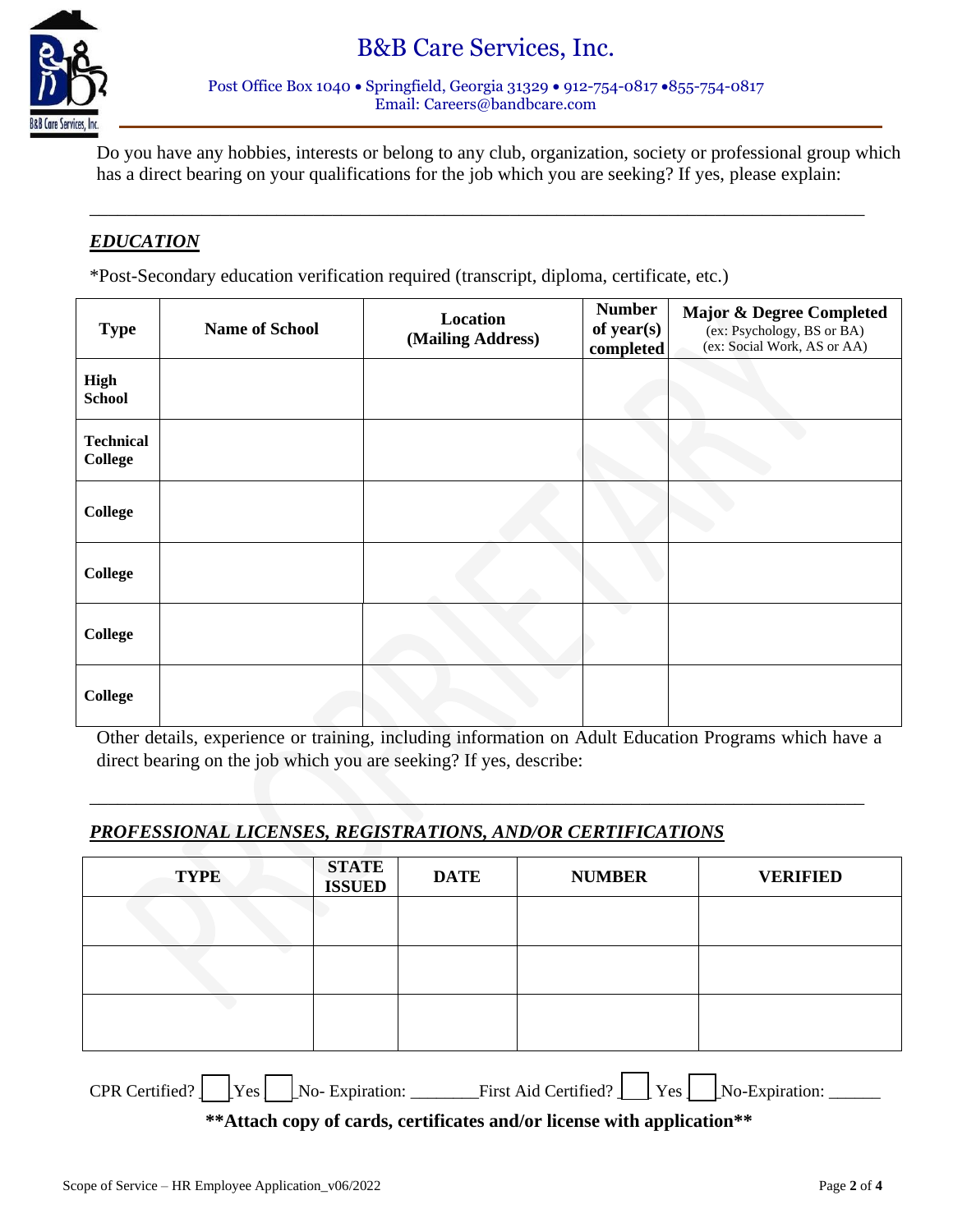

#### Post Office Box 1040 • Springfield, Georgia 31329 • 912-754-0817 •855-754-0817 Email: Careers@bandbcare.com

# *EMPLOYMENT HISTORY*

\*Give a complete 5-year employment history. Start with most recent employment.

| <b>POSITION</b> | <b>REASON FOR</b><br><b>LEAVING</b> |
|-----------------|-------------------------------------|
|                 |                                     |
|                 |                                     |
|                 |                                     |
|                 |                                     |
|                 |                                     |
|                 |                                     |
|                 |                                     |
|                 |                                     |
|                 |                                     |
|                 |                                     |
|                 | $NT -$                              |

May we contact your present employer for a reference?  $\Box$  Yes  $\Box$  No

### *JOB REFERENCES*

Please provide name, address and phone number of persons we may contact to verify your qualifications. *Non-Family members only.*

| <b>NAME</b> | <b>ADDRESS</b> | <b>PHONE NUMBER</b> | <b>VERIFIED</b> |
|-------------|----------------|---------------------|-----------------|
|             |                |                     |                 |
|             |                |                     |                 |
|             |                |                     |                 |
|             |                |                     |                 |
|             |                |                     |                 |
|             |                |                     |                 |
|             |                |                     |                 |
|             |                |                     |                 |
|             |                |                     |                 |

Have you reviewed the job description of the position for you which you are applying?  $\Box$  Yes  $\Box$  No

Can you, with reasonable accommodations, perform all functions of the job for which you are applying?



### *EMERGENCY CONTACT*

Please provide information for at least 2 people we may contact in the event of an emergency.

| <b>NAME</b> | <b>ADDRESS</b> | <b>PHONE NUMBER</b> | <b>ALTERNATE NUMBER</b> |
|-------------|----------------|---------------------|-------------------------|
|             |                |                     |                         |
|             |                |                     |                         |
|             |                |                     |                         |
|             |                |                     |                         |